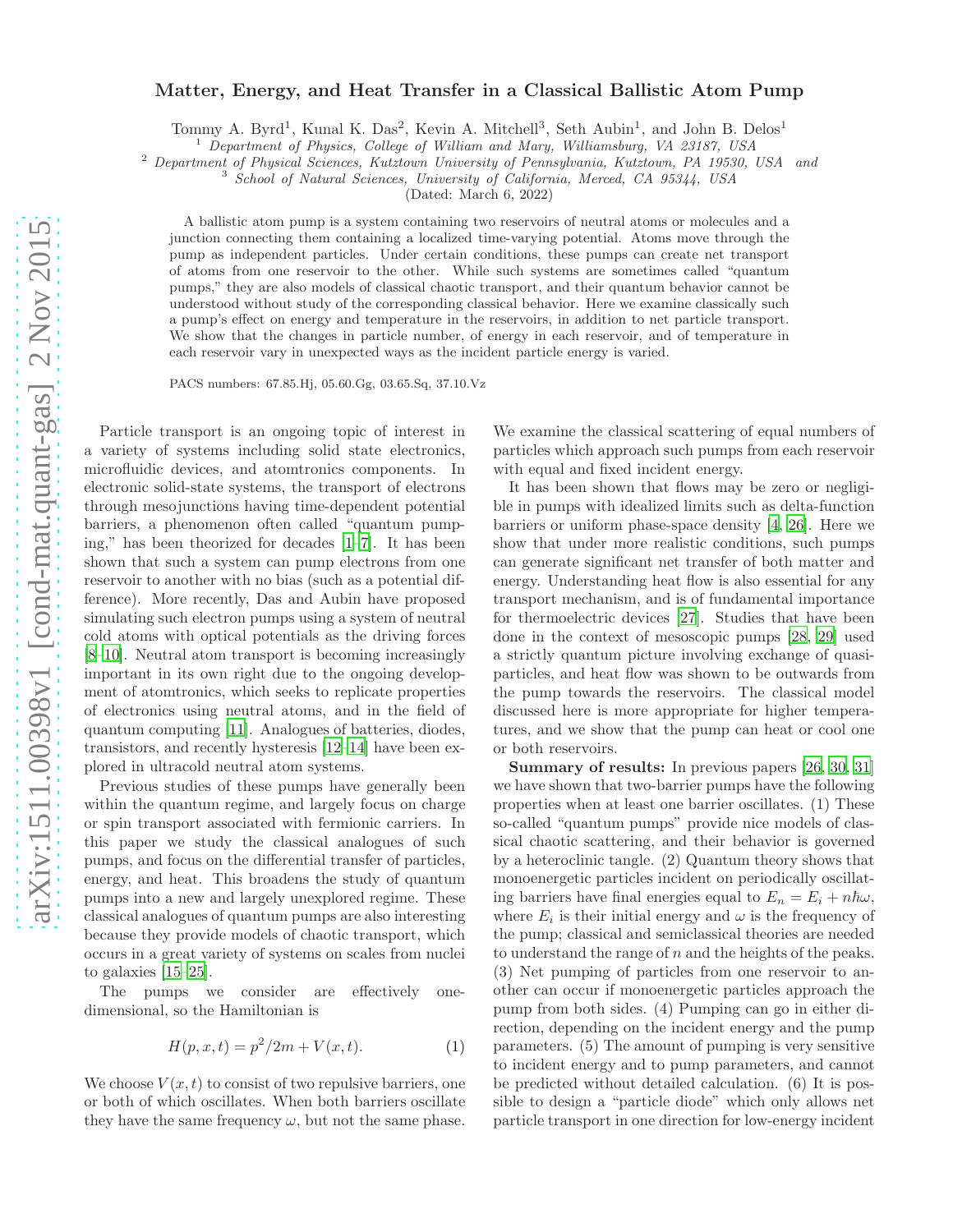particles, and in the opposite direction for high-energy incident particles.

In this paper we show that for monoenergetic incident particles: (A) Such pumps can transfer energy from one reservoir to the other, and energy can be transferred from pump to particles or vice versa. (B) A net change of energy in each reservoir can occur even if there is no net particle transport. The direction of energy change is distinct from the direction of particle transport. (C) Such pumps can heat or cool one or both reservoirs, and the heating or cooling is distinct from the existence or direction of net particle transport and distinct from energy flow. (D) At some incident energies, such pumps can generate net particle transport while at the same time particles give energy to the pump.

**System** We will establish properties  $(A)$ - $(D)$  by examining one specific pump: a particle diode consisting of two Gaussian-shaped potential barriers, only one of which oscillates. We choose this pump as our example because the dynamics of the system become much more complicated when both barriers oscillate [\[26\]](#page-4-9). However, allowing the second barrier to oscillate (or changing the barrier parameters) only affects the conclusions discussed below quantitatively. Therefore properties (A)-(D) apply to general ballistic atom pumps.

In the chosen diode, the distance between the barriers is substantially larger than their widths, so their overlap is negligible. The right-hand barrier has a fixed height, while the left-hand barrier oscillates between zero and the height of the right-hand barrier. The pump is described by

$$
V(x,t) = \hat{U}_L (1 + \alpha_L \cos(\omega t)) \exp\left(\frac{-(x+\hat{x})^2}{2\sigma^2}\right)
$$

$$
+ \hat{U}_R \exp\left(\frac{-(x-\hat{x})^2}{2\sigma^2}\right), \tag{2}
$$

where  $U_{L,R}$  is the average height of each barrier,  $\alpha_L$  is the amplitude of oscillation of the left barrier,  $\omega = 2\pi/T$  is the frequency and T is the period, and  $\sigma$  is the standard deviation of each Gaussian. The left and right barriers are centered at  $x = -\hat{x}$  and  $x = \hat{x} = 4.5$ , respectively. In our calculations, we set  $U_L = 1$ ,  $U_R = 2U_L = 2$ ,  $\alpha_L = 1$ ,  $\omega = 1, \sigma = 1.5, \text{ and } m = 1.$  These are scaled units [\[31](#page-4-14)].

The effects of the pump can be understood qualitatively as follows. For incident energies less than the height of the static barrier, all particles from the right reflect from the static barrier, but particles incident from the left may gain enough energy from the oscillating barrier to scatter past both barriers. Consequently, the only possible direction of net particle transport is from left-toright. For incident energies greater than the height of the static barrier, computations show that, in this case, all particles incident from the right transmit past both barriers, but particles incident from the left may lose energy

to the oscillating barrier, reflect from the static barrier, and ultimately scatter to the left reservoir. Thus the only possible direction of net particle transport reverses to right-to-left.

Method Our computational algorithm can be summarized as follows: 1) For each initial energy, launch particles toward the barriers from the left and right. Particles begin with a range of positions  $\Delta x = |p_i| 2\pi/\omega$  where  $p_i$ is the initial momentum, which ensures that all barrier phases are encountered. 2) Record the reservoir to which each particle is scattered, and sum the results to obtain the net fractional transport (defined below) of particles scattered to the right (which may be negative if more particles are scattered to the left). 3) Compute the total energy gain of the two reservoirs after scattering, which may be negative if the system loses energy to the pump. 4) Compute the net gain (or loss) in the total energy of each reservoir. Energy being an extensive quantity, a reservoir gains total energy by gain in the number of particles as well as by gain of energy of individual particles passing though the pump. 5) Compute the change of energy of each particle scattered into each reservoir, and compute the average of these changes for all particles scattered into each reservoir. The average change of energy per scattered particle may be regarded as corresponding to a change of temperature of the reservoir. Temperature being an intensive property, the direction of temperature change need not be the same as the direction of energy change in each reservoir. Formulas for computation of these quantities are given below.

The fractional transport of particles through the pump is defined as

$$
C_P(|p_i|) = \frac{R(|p_i|) - L(|p_i|)}{R(|p_i|) + L(|p_i|)},
$$
\n(3)

where  $R(|p_i|)$  is the number of particles scattered to the right for each  $|p_i|$ , and  $L(|p_i|)$  is the number of particles scattered to the left. The sum  $R(|p_i|) + L(|p_i|)$  represents all particles incident on the pump for a given  $|p_i|$ .  $C_P(|p_i|)$  is positive when more particles are scattered to the right (net particle transport to the right reservoir), negative when more particles are scattered to the left (net particle transport to the left reservoir) and zero when equal numbers of particles scatter to the right and left reservoirs.

For each initial particle energy, the total energy change of the system and each reservoir are defined as

$$
\Delta E^{\alpha}(|p_i|) = E_f^{\alpha}(|p_i|) - E_i^{\alpha}(|p_i|), \tag{4}
$$

where  $\alpha = \{T, L, R\}$ . When  $\alpha = T$ ,  $E_f^T(|p_i|)$  and  $E_i^T(|p_i|)$  represent the total final and initial energies, respectively, of all particles incident upon one cycle of the pump. When  $\Delta E^T > 0$ , the pump has added energy to the reservoirs; when  $\Delta E^{T} < 0$ , the reservoirs have lost energy to the pump. When  $\alpha = L$  or R,  $E_f^{\alpha}(|p_i|)$  represents the total final energy of all particles which scatter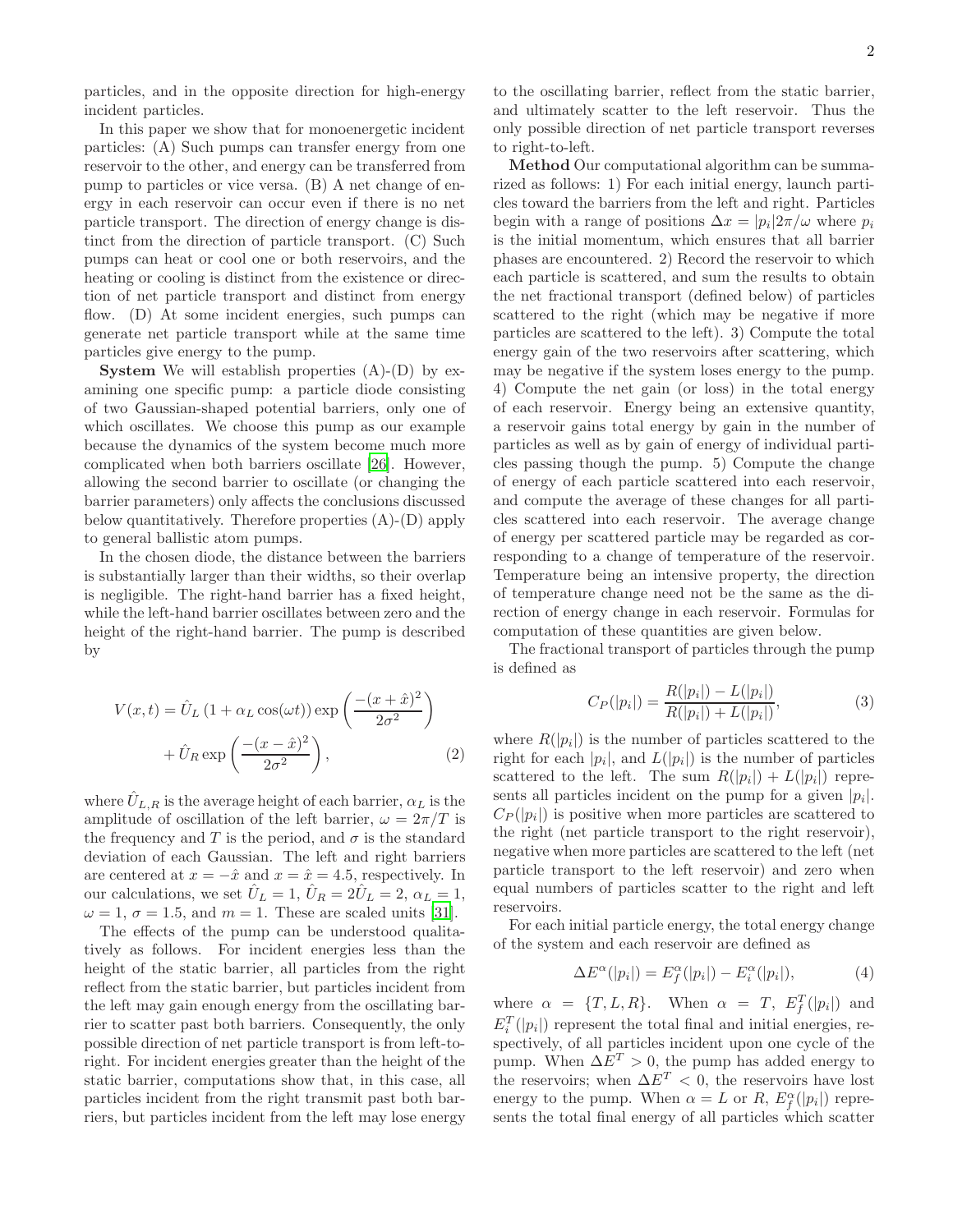

<span id="page-2-0"></span>FIG. 1: (Color online) (a) Net particle transport,  $C_P(|p_i|)$  [thickest curve], and the change in average energy per particle in the left reservoir,  $(k_B/2)\Delta T^{L}(|p_i|)$  [thin (green) curve] and right reservoir,  $(k_B/2)\Delta T^{R}(|p_i|)$  [medium (purple) curve]. When  $C_P(|p_i|)$  is positive (negative) there is net particle transport from left-to-right (right-to-left). When  $(k_B/2)\Delta T^{L,R}(|p_i|)$  is positive (negative), the pump increases (decreases) the average energy of particles scattered into the respective reservoir, and the temperature in that reservoir increases (decreases). (b) Total energy change in both reservoirs,  $\Delta E^{T}(|p_i|)$  [thickest curve], in the left reservoir,  $\Delta E^{L}(|p_{i}|)$  [thin (green) curve], and in the right reservoir,  $\Delta E^{R}(|p_{i}|)$  [medium (purple) curve]. When  $\Delta E^{T}(|p_{i}|)$  is positive, the pumps adds net energy to the reservoirs; when negative, the reservoirs lose net energy to the pump. When  $\Delta E^{L,R}(|p_i|)$  is positive (negative), the pump increases (decreases) the total energy in the respective reservoir. (c) Summary of (a) and (b). Dark gray (red) indicates an increase, and light gray (blue) represents a decrease. No color is plotted if the quantity does not change.

to the left or right reservoirs, and  $E_i^{\alpha}(|p_i|)$  represents the corresponding total initial energy of all particles beginning in the left or right reservoir.

The last quantities examined in this paper are the changes in average energy per particle scattered into each reservoir. These quantities are defined as

$$
\overline{\Delta E^{\beta}(|p_i|)} = \frac{E_f^{\beta}(|p_i|)}{M^{\beta}} - \frac{E_i^{\beta}(|p_i|)}{N^{\beta}} = \frac{k_B}{2} \Delta T^{\beta}(|p_i|), \quad (5)
$$

where  $\beta = \{L, R\}$  and corresponds to the left and right reservoirs, respectively.  $N^{\beta}$  is the number of particles incident on the pump from the  $\beta$  reservoir in one cycle, and  $M^{\beta}$  is the number of particles scattered to the  $\beta$ reservoir. A total of  $2N^{\beta}$  particles approach the pump for each incident energy  $(N^{\beta}$  from each reservoir); consequently  $M^{\beta} > N^{\beta}$  corresponds to an increase in particle number for the  $\beta$  reservoir. This change of average energy per particle can be regarded as a change of temperature of those scattered particles. Then a positive (negative)  $\Delta T^{L,R}$  produces an increase (decrease) in the temperature of the corresponding reservoir after thermalization.

Results In Fig. [1](#page-2-0) we show the results of calculations for net particle transport, energy changes in the total system, and temperature and energy changes in each reservoir for the selected pump. We discuss all properties in relation to the net particle transport, which is the thick curve in Fig. [1\(](#page-2-0)a). There are four distinct regions of particle transport direction, and we discuss them in order of increasing complexity. This complexity arises for two reasons. (1) Depending on the initial energy and the fre-

quency of the barrier, a particle can ride repeatedly up and down the oscillating barrier. (2) A particle can undergo multiple reflections between the two barriers; this is the source of chaos in the system.

Region I: No particle transport; left reservoir heated  $(0 < |p_i| \lesssim 1.176)$  At these low energies, no particle gets past the static barrier, so there is no net particle transport, and  $C_P(|p_i|) = 0$  [thickest curve in Fig. [1\(](#page-2-0)a)]. Particles incident from the right reflect from the static barrier into the right reservoir without a change in energy. Therefore the number of particles, their average energy, and the total energy in the right reservoir do not change, i.e.  $\Delta T^{R}(|p_{i}|) = 0$  [medium curve (purple on-line) in Fig. [1\(](#page-2-0)a)] and  $\Delta E^{R}(|p_i|) = 0$  [medium (purple online) curve in Fig. [1\(](#page-2-0)b)].

All particles incident from the left are scattered into the left reservoir, but the oscillating barrier changes their energy. They may gain or lose energy to the pump, depending on their time of arrival. On average, they gain energy. Accordingly, the temperature (average energy per particle) and total energy both rise in the left reservoir, i.e.,  $\Delta T^{L}(|p_i|) > 0$  and  $\Delta E^{L}(|p_i|) > 0$  [thin (green online) curves in Fig.  $1(a)$  $1(a)$  and  $1(b)$ ]. Considering both reservoirs together, there has been net addition of energy from the pump to the reservoirs  $(\Delta E^{T}(|p_i|) > 0)$  [thickest curve in Fig. [1\(](#page-2-0)b)], and this energy is entirely added to the left reservoir.

These results are summarized in Fig  $1(c)$  $1(c)$ , in which the light gray (blue online) represents a loss, dark gray (red online) represents an increase, and white represents no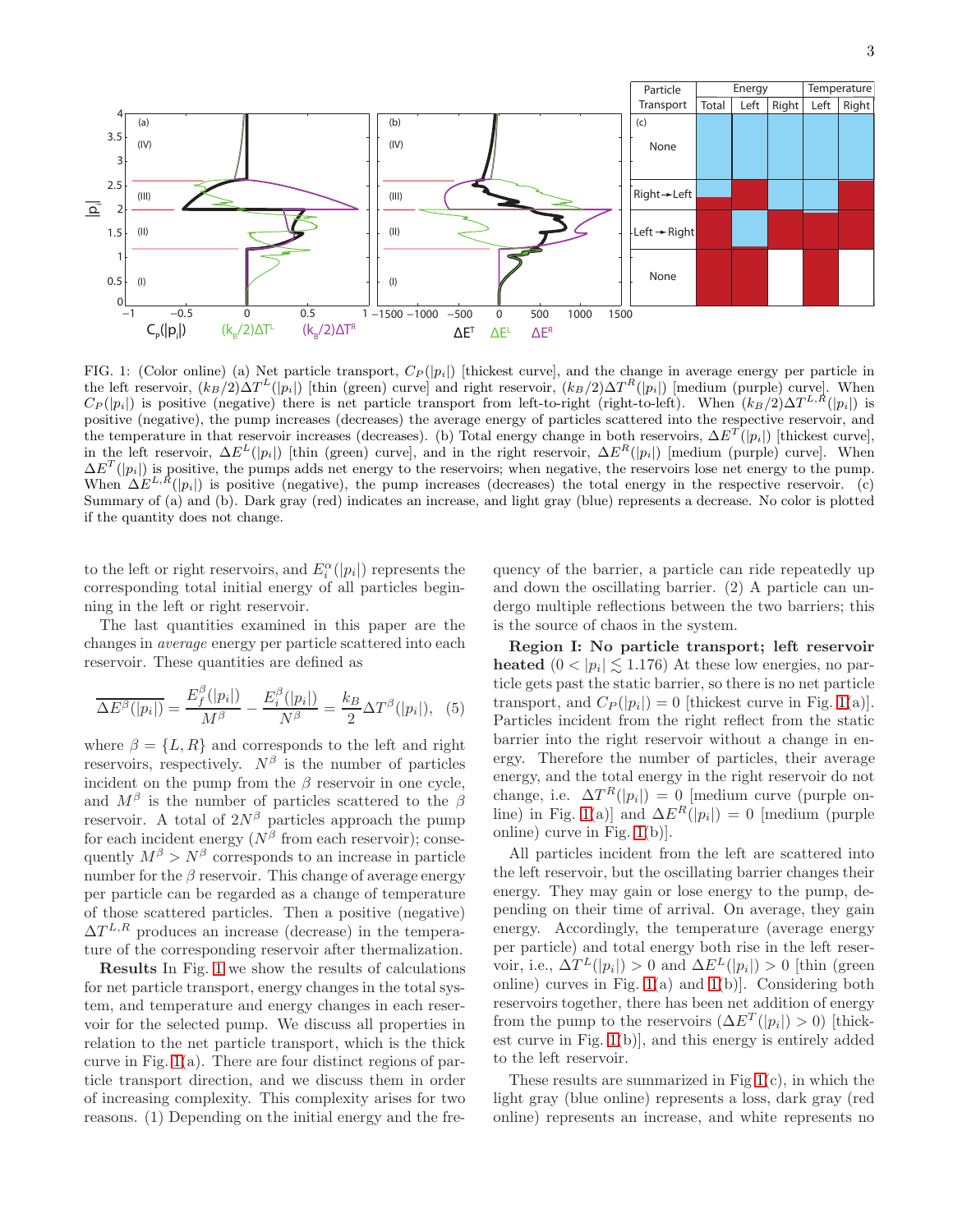change.

Region IV: No particle transport; both reservoirs cooled  $(|p_i| \ge 2.63)$  At high incident momentum, all particles incident from both sides transmit past both barriers, and there is no net particle transport  $(C_P(|p_i|) = 0)$ . Particles incident from both sides lose energy (on average) to the pump, which causes a decrease in the total energy of each reservoir  $(\Delta E^{L,R}(|p_i|) < 0)$ and total energy of the system  $(\Delta E^{T}(|p_i|) < 0)$ . The average energy changes of particles scattered into each reservoir are equal  $(\Delta T^{L}(|p_i|) = \Delta T^{R}(|p_i|) < 0)$  and each reservoir is cooled. Fig.  $1(c)$  $1(c)$  summarizes these results. Calculations show that the loss of energy to the pump decreases exponentially with  $|p_i|$ , a result that calls for a general proof.

Region II: Net left-to-right particle transport  $(1.176 \lesssim |p_i| \leq 2)$  This region is defined by the fact that all particles from the right are reflected by the static barrier, but some particles incident from the left gain enough energy from the pump to scatter into the right reservoir. Accordingly, the right-hand reservoir gains particles  $(C_P(|p_i|) > 0)$  and average evergy per particle  $(\Delta T^{R}(|p_i|) > 0)$ , and the reservoir is heated. The total energy of the reservoir increases  $(\Delta E^{R}(|p_i|) > 0)$ .

Some particles which begin on the left scatter to the left, and the pump can change their energy. Over most of region II (1.176  $\lesssim$   $|p_i| \lesssim$  1.95), the left-to-left scatterers gain energy from the pump (on average) ( $\Delta T^{L}(|p_i|) >$ 0), and temperature of the left reservoir increases. However at the high end of this region  $(1.95 \leq |p_i| < 2)$ , the left-to-left scatterers lose energy (on average) to the pump ( $\Delta T^{L}(|p_{i}|) < 0$ ), and the left reservoir is cooled.

The total energy change of this reservoir depends on the average energy change of left-scattered particles, and on the loss of particles to the right-hand reservoir. Over most of region II  $(1.243 \lesssim |p_i| < 2)$ , there is a net loss of energy in the left-hand reservoir  $(\Delta E^{L}(|p_i|) < 0)$ . However at the lower end of this region  $(1.176 \lesssim |p_i| \lesssim 1.243)$ , the gain of energy of left-to-left scatterers exceeds the loss of energy associated with particle transport to the right, and the total energy in the left-hand reservoir rises  $(\Delta E^{L}(|p_i|) > 0)$ 

Combining the energy changes of both reservoirs, the pump has added energy to the reservoirs for the entirety of region II  $(\Delta E^{T}(|p_i|) > 0)$ . These results are summarized in Fig  $1(c)$  $1(c)$ .

Region III: Net right-to-left particle transport  $(2 < |p_i| \lesssim 2.63)$  This region is the most complex. For  $|p_i| > 2$ , for this pump, all particles incident from the right have enough energy to transmit past both barriers. Particles incident from the left initially have enough energy to get over the static barrier, but they may lose energy to the oscillating barrier, be reflected from the static barrier, and scatter into the left reservoir. Therefore the only possible direction of net particle transport is from right-to-left. Fig. [1\(](#page-2-0)a) shows right-to-left particle transport  $(C_P(|p_i|) < 0)$  in the range  $2 < |p_i| \lesssim 2.63$ .

Particles which scatter to the right reservoir begin in the left reservoir. In the majority of this region  $(2 < |p_i| \leq 2.616)$  they (on average) gain energy from the pump  $(\Delta T^{R}(|p_i|) > 0)$ , and the temperature in the right reservoir rises. Combining the gain of energy per particle with the loss of particles, the result is a loss of total energy in the right reservoir  $(\Delta E^{R}(|p_i|) < 0)$ . In the remainder of region III,  $(2.616 < |p_i| \le 2.63)$ , the left-to-right scatterers lose energy to the pump (on average)  $(\Delta T^{R}(|p_{i}|) < 0)$ , the right reservoir is cooled, and its total energy decreases  $(\Delta E^{R}(|p_i|) < 0)$  because of loss of particles and loss of average particle energy.

Particles which scatter to the left reservoir can begin in either reservoir. These particles on average lose energy to the pump  $(\Delta T^{L}(|p_{i}|) < 0)$ , so the left reservoir is cooled. However its total energy rises  $(\Delta E^{L}(|p_i|) > 0)$  because scattering increases particle number in the reservoir. Examining both reservoirs together, over most of the lower portion of region III  $(2 < |p_i| \leq 2.267)$ , the pump adds energy to the reservoirs, while over the remainder of the region  $(2.267 \lesssim |p_i| \lesssim 2.63)$ , it removes energy from the reservoirs. Fig. [1\(](#page-2-0)c) summarizes these results.

Averaging over energies Thermodynamics (and physical intuition) tell us that if a pump is connected to a single reservoir (or two reservoirs with the same temperature, pressure, and chemical potential) then the net energy transfer can only go from the pump to the reservoirs. Accordingly if we average the energy input  $\Delta E^{T}(|p_i|)$ over a Maxwellian distribution at any temperature, that result must be nonnegative  $(\int \Delta E^{T}(|p_i|)e^{-p_i^2/2mk_BT}dp \geq$ 0). Scrutiny of  $\Delta E^{T}(|p_{i}|)$  in Fig. [1\(](#page-2-0)b) shows that this is satisfied in the example pump. Also the observation that at low incident particle energies (Region I), the net energy flow is from pump to particles must hold for any pump. This is another point that calls for a dynamical proof.

We have therefore by example established the properties (A)-(D) stated in the "Summary of results."

Acknowledgements KKD acknowledges support of the NSF under Grant No. PHY-1313871, and of a PASSHE -FPDC grant and a research grant from Kutztown University.. KAM acknowledges NSF support from Grant No. PHY-0748828. JBD and TAB acknowledge NSF support via Grant No. PHY-1068344. Calculations were performed on the SciClone computing complex at The College of William and Mary, which were provided with the assistance of the National Science Foundation, the Virginia Port Authority, Sun Microsystems, and Virginia's Commonwealth Technology Research Fund.

[2] P. W. Brouwer, Phys. Rev. B 58, R10135 (1998).

<span id="page-3-0"></span><sup>[1]</sup> D. J. Thouless, Phys. Rev. B **27**, 6083 (1983).